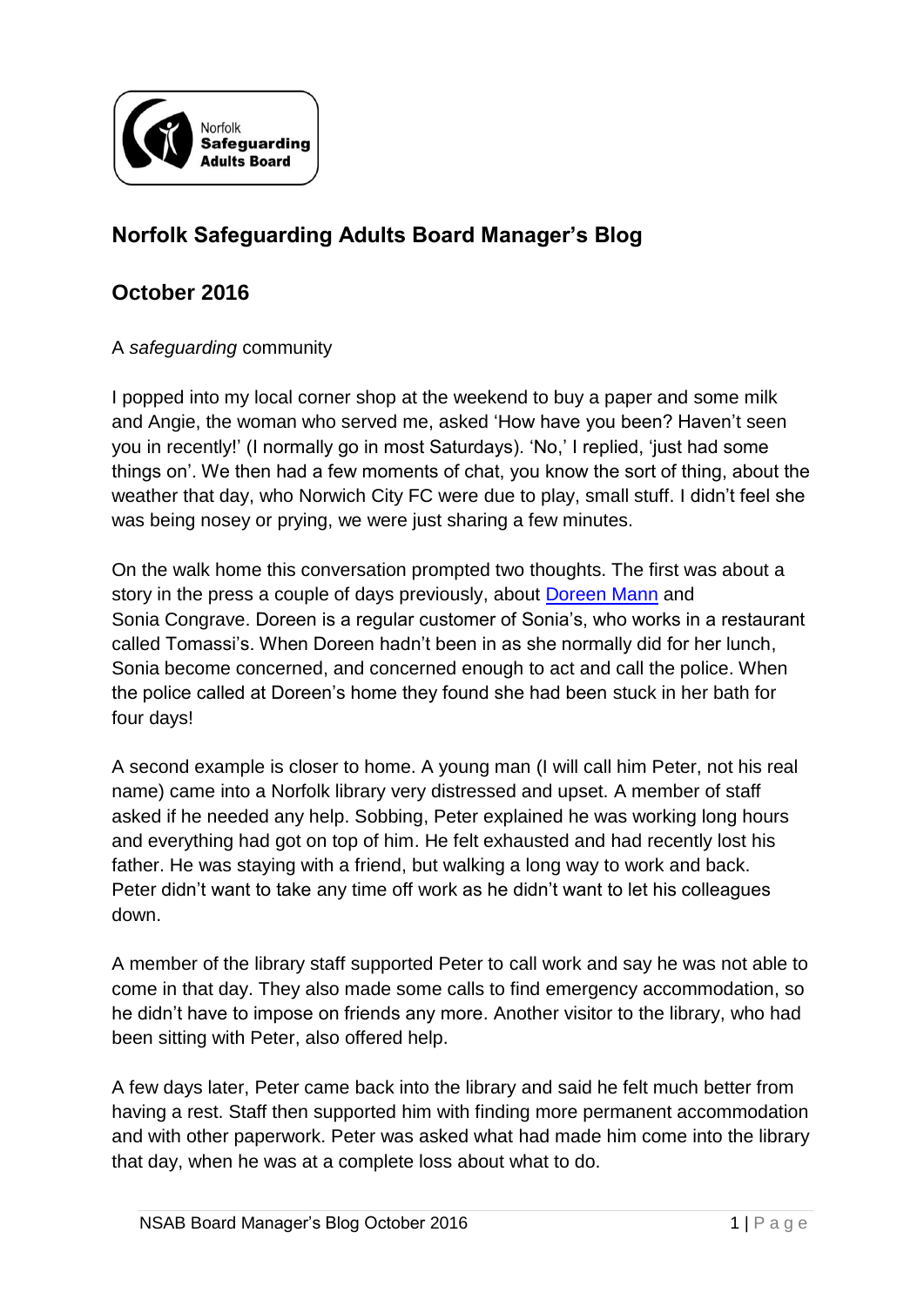He said "*you are all always so kind and helpful. I needed to feel safe and not alone and I just thought 'the library, they will help me'*"

The second was a reminder of a very interesting area of work an ex colleague was researching, [social capital.](http://webarchive.nationalarchives.gov.uk/20160105160709/http:/www.ons.gov.uk/ons/guide-method/user-guidance/social-capital-guide/the-social-capital-project/guide-to-social-capital.html)

The [Office for Economic Co-operation and Development \(OECD\)](https://www.oecd.org/insights/37966934.pdf) notes that the concept of social capital became fashionable only relatively recently. However, the term has been in use for almost a century and the ideas behind it go back further still. "Social capital" may first have appeared in a book published in 1916 in the United States that discussed how neighbours could work together to oversee schools. Author Lyda Hanifan referred to social capital as

"*those tangible assets [that] count for most in the daily lives of people: namely goodwill, fellowship, sympathy, and social intercourse among the individuals and families who make up a social unit"*.

It was the relationship between Doreen and Sonia which triggered Sonia to act. Or to think about it from a different perspective, this was about safeguarding with a small 's', supporting Peter the day he needed to feel safe and not alone. Although if Sonia had not thought to make that call it could have triggered safeguarding with a capital 'S'.

Even in large towns and cities, there is always a small shop, café, garage, post office or pub who know their regulars and, may like Sonia, spot when someone has not been around as they have grown to expect. They can play a valuable role in safeguarding. **So next time you call in to a shop you use regularly, maybe start a conversation with the person who serves you - about what they could do if they notice a regular customer has not called in for a while. Like our parish councils, the business community can help us make Norfolk a safeguarding county.**

## **A heads up on Sustainability and Transformation Plans**

In December 2015, the NHS shared planning guidance  $16/17 - 20/21$ , outlining a new approach to help ensure that health and care services are built around the needs of local populations. To do this, every health and care system in England will produce a multi-year [Sustainability and Transformation Plan](https://www.england.nhs.uk/ourwork/futurenhs/deliver-forward-view/stp/) (STP), showing how local services will evolve and become sustainable over the next five years – ultimately delivering the [NHS Five Year Forward.](https://www.england.nhs.uk/ourwork/futurenhs/)

The final STPs covering 44 geographic areas known as 'footprints' will be submitted by providers and clinical commissioning groups to NHS England in October. There is a STP for [Norfolk and Waveney](http://manager.norfolkpublications.org.uk/assets/1/stp_-_summary_of_key_elements_july_2016_v2.pdf)